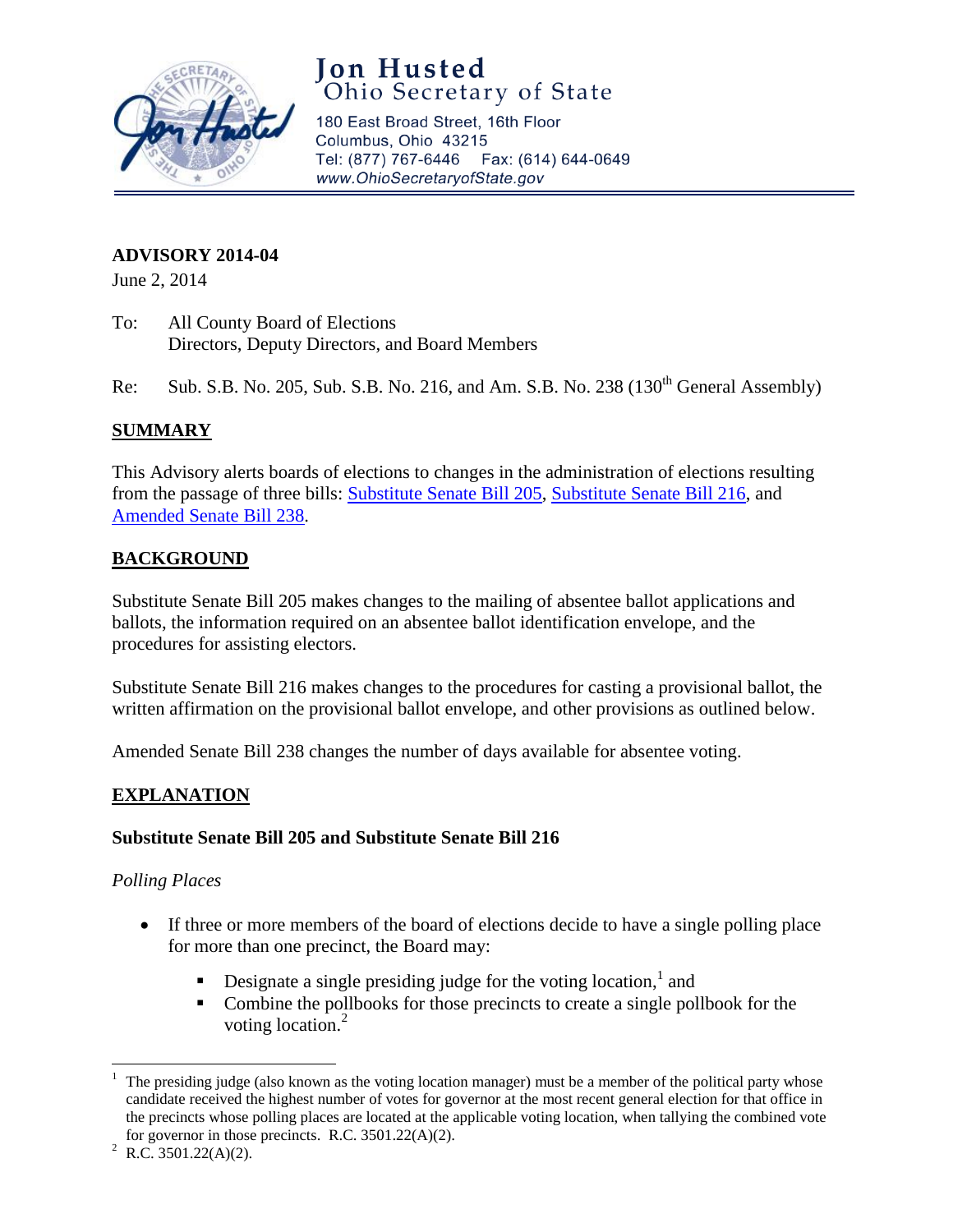## *Legal Name Change*

- If a registered elector provides proof of a legal name change to a precinct election official—such as a marriage license or a court order that includes the elector's current and prior names—the elector may complete and sign a notice of change of name and cast a regular ballot, so long as the elector is registered to vote in that precinct.<sup>3</sup>
	- o Precinct Election Officials should use [Secretary of State Form 10-L](http://www.sos.state.oh.us/sos/upload/elections/forms/10-L.pdf) to document a change of name on Election Day.
- A registered elector who moves from one precinct to another *and* changes his or her name on or prior to the day of the election must cast a provisional ballot. The registered elector must complete and sign, under penalty of election falsification, the written affirmation on the provisional ballot envelope to update his or her name and residence. If the registered elector properly completes the affirmation, the board of elections must update the elector's name and address based on the information provided by the voter.<sup>4</sup>

## *Identification*

- A precinct election official is no longer required to mark the pollbook to indicate that an elector appeared to vote and presented as identification a driver's license or state identification that did not contain the elector's current address. A precinct election official is also no longer required to record the last four digits of the elector's driver's license or state identification card number in this instance.<sup>5</sup>
	- **Note:** It is imperative that each board of elections train its precinct election officials to understand that an Ohio driver's license or state identification card with the elector's former address is a valid form of identification necessary to cast a *regular* ballot if the elector's current residential address is printed in the pollbook.<sup>6</sup>
- If an elector does not have or is unable to provide to the precinct election officials any of the valid forms of identification<sup>7</sup>, the elector may cast a provisional ballot and either:
	- Write the elector's driver's license or state identification card number or the last four digits of the elector's Social Security Number on the provisional ballot envelope, or
	- Appear at the office of the board of elections no later than the seventh day after Election Day and provide a valid form of identification, the elector's driver's

 $\overline{a}$  $R.C. 3503.16(B)(1)(b).$ 

R.C.  $3503.16(B)(2)(b)$ .

 $R.C. 3503.16(B)(1)(a)$ .

<sup>6</sup> R.C. 3501.01(AA); *See also,* Section 5, Sub. S.B. 216.

<sup>7</sup> The valid forms of identification are: a current and valid photo identification, a military identification, or a copy of a current utility bill, bank statement, government check, paycheck, or other government document, other than a notice of voter registration mailed by a board of elections under R.C. 3503.19, that shows the name and current address of the elector. R.C.  $3505.18(A)(1)$ .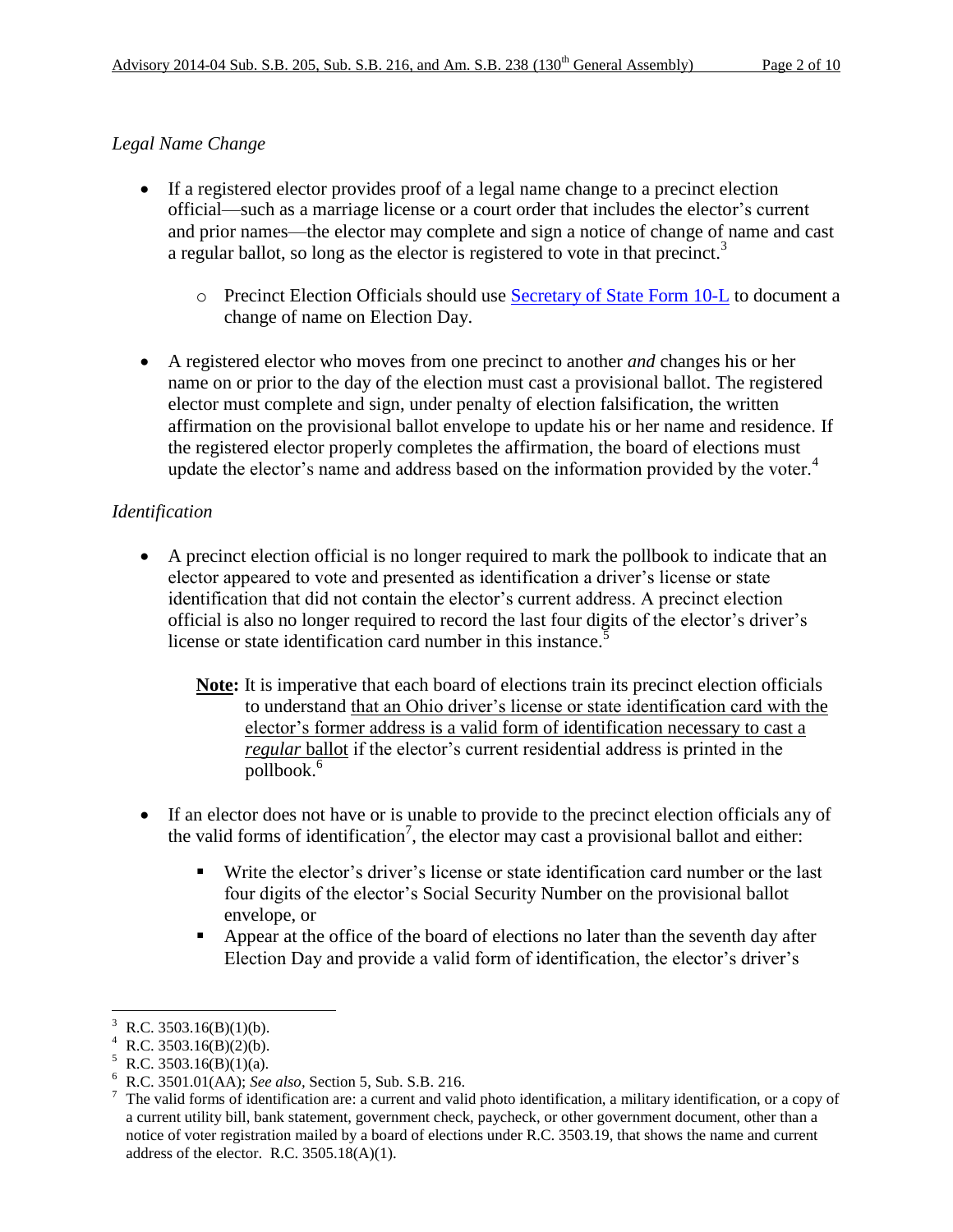license or state identification card number, or the last four digits of the elector's Social Security Number.<sup>8</sup>

#### *Who Casts a Provisional Ballot*

- The following individuals are permitted to cast a provisional ballot at an election:
	- An individual who declares that he or she is a registered voter in the precinct in which the individual desires to vote and that the individual is eligible to vote in an election, but the name of the individual does not appear on the official list of eligible voters for the precinct or an election official asserts that the individual is ineligible to vote;
	- An individual who does not have or is unable to provide to the election officials a valid form of identification;
	- An individual whose name in the poll list or signature pollbook has been marked as having requested an absentee ballot or a UOCAVA absentee ballot for that election and who appears to vote in-person at the polling place;
	- An individual whose notification of registration has been returned undelivered to the board of elections and whose name in the official registration list and in the poll list or signature pollbook has been marked as provided for in R.C. 3503.19(C)(2);
	- An individual who has been successfully challenged under R.C. 3505.20 or 3513.20 or whose application or challenge hearing has been postponed until after the day of the election pursuant to R.C.  $3503.24(D)(1)$ ;
	- An individual who changes his or her name and remains within the precinct but does not provide proof of the change of name or who moves from one precinct to another within a county, moves from one precinct to another and changes his or her name, or moves from one county to another within the state, and completes and signs the required forms and statements; or
	- An individual whose signature, in the opinion of the precinct officers under R.C. 3505.22, is not that of the person who signed that name on the voter registration form.<sup>9</sup>
- An elector who moves from one precinct to another within a county or from one county to another county within the state on or prior to the day of the election may complete and sign, under penalty of election falsification, the written affirmation on the provisional ballot envelope to update his or her residence. If the registered elector properly completes the affirmation, the board of elections must update the elector's address based on the information provided by the voter.<sup>10</sup>

 $\overline{\phantom{a}}$ <sup>8</sup> R.C. 3505.18(A)(2).

<sup>9</sup> R.C. 3505.181(A).

<sup>&</sup>lt;sup>10</sup> R.C. 3503.16(B)(2)(b); 3503.16(C)(2).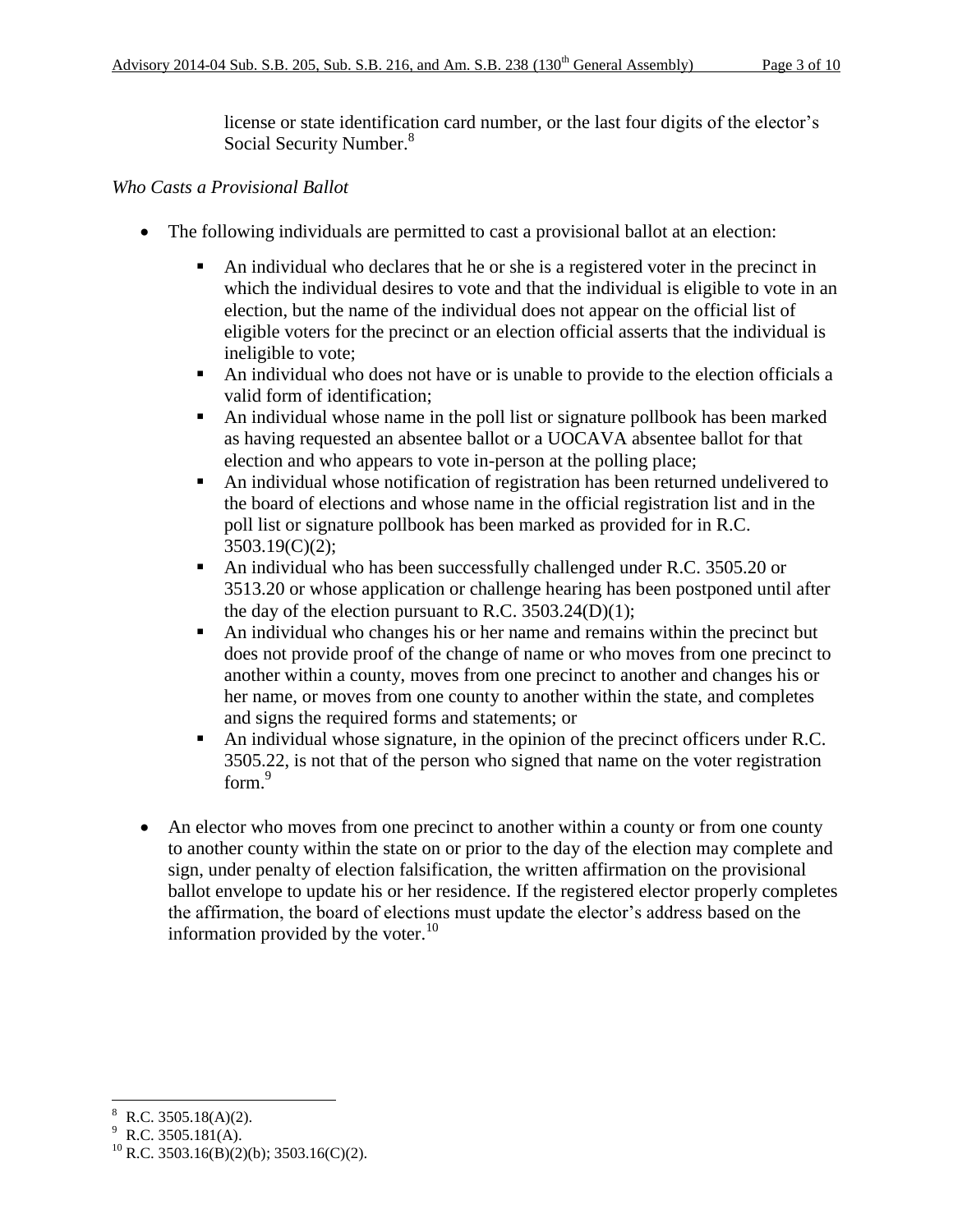## *Procedure for Casting a Provisional Ballot*

- An individual must complete and execute a written affirmation stating that he or she is a registered voter in the precinct in which the individual is voting and is eligible to vote in that election prior to casting a provisional ballot.<sup>11</sup>
- If an individual casting a provisional ballot provides a valid form of identification<sup>12</sup> or provides the individual's driver's license or state identification card number or the last four digits of the individual's Social Security Number, the individual must record the type of identification provided or the driver's license, state identification card, or Social Security Number information on the provisional ballot or affirmation.<sup>13</sup>
- For a provisional ballot cast by an individual who did not have or was unable to provide to the election officials a valid form of identification necessary to complete the provisional ballot affirmation statement, the individual must appear during the seven day period after Election Day and do one of the following to have the provisional ballot eligible to be counted:
	- **Provide to the board of elections proof of the individual's identity in the form of a** current and valid photo identification, a military identification, or a copy of a current utility bill, bank statement, government check, paycheck, or other government document, other than a notice of a voter registration mailed by a board of elections under R.C. 3503.19, that shows the individual's name and current address; or
	- **Provide to the board of elections the individual's driver's license or state** identification card number or the last four digits of the individual's Social Security Number.<sup>14</sup>
- If an individual declares that he or she is eligible to vote in a precinct other than the one in which the individual desires to vote, or if, upon review of the precinct voting location guide using the residential street address provided by the individual, an election official at the precinct at which the individual desires to vote determines that the individual is not eligible to vote in that precinct, the election official shall direct the individual to the precinct and polling place in which the individual appears to be eligible to vote, explain that the individual may cast a provisional ballot at the current location but the ballot or a portion of the ballot will not be counted if it is cast in the wrong precinct, and provide the telephone number of the board of elections in case the individual has additional questions.<sup>15</sup>

 $\overline{a}$ 

 $11$  This requirement, however, is not to be read in such a way to prevent a blind, disabled, or illiterate elector from receiving assistance in the marking of the elector's ballot by two precinct election officials from different political parties. A blind, disabled, or illiterate elector is able to receive assistance in marking his or her provisional ballot and in completing the requirement affirmation. R.C. 3505.181(B)(2); R.C. 3505.181(F).

<sup>&</sup>lt;sup>12</sup> The valid forms of identification are a current and valid photo identification, a military identification, or a copy of a current utility bill, bank statement, government check, paycheck, or other government document, other than a notice of voter registration mailed by a board of elections under R.C. 3503.19, that shows the name and current address of the elector. R.C. 3505.181(B)(6).

 $13$  R.C. 3505.181(B)(6).

 $^{14}$  R.C. 3505.181(B)(7).

 $^{15}$  R.C. 3505.181(C)(1).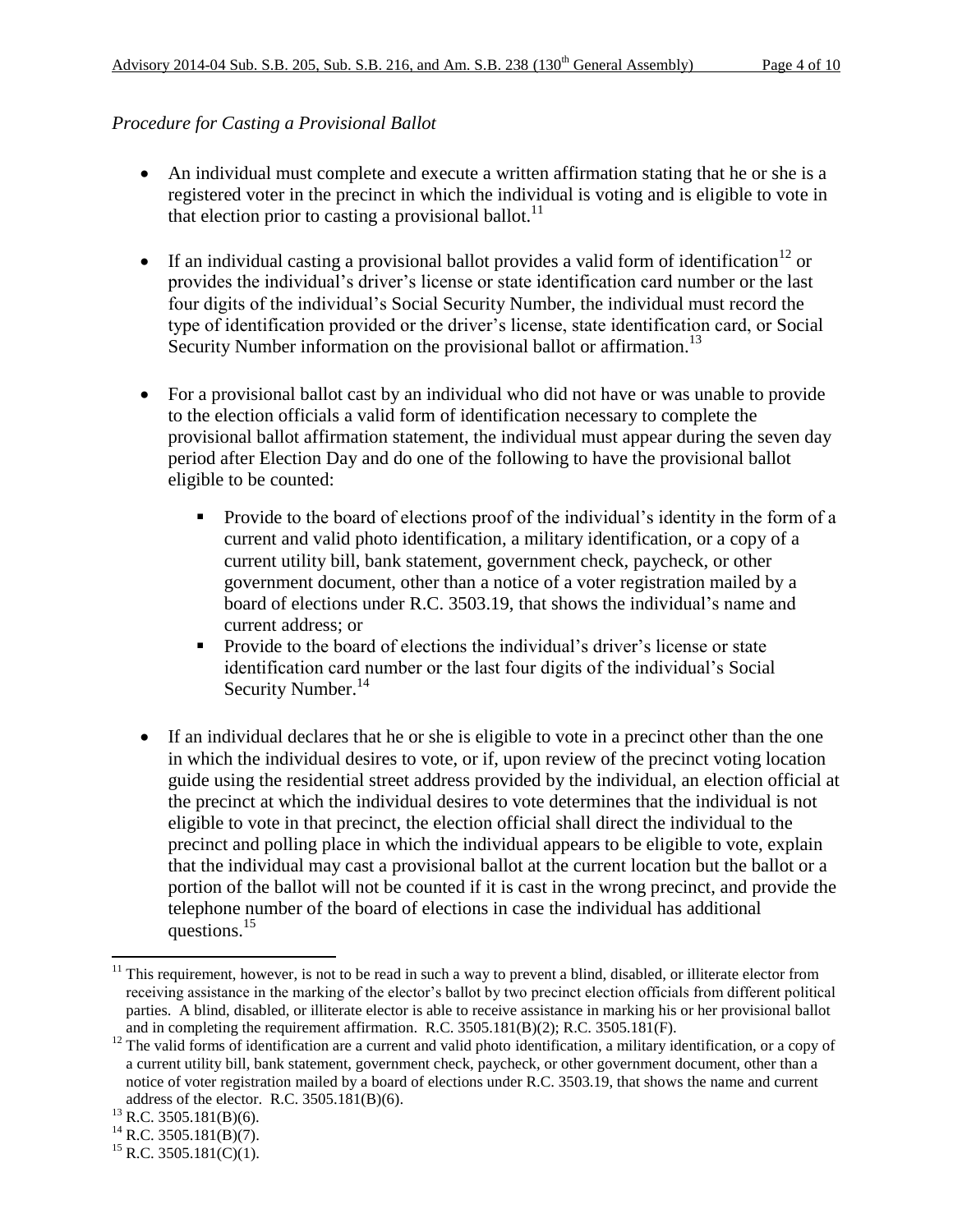If an individual refuses to travel to his or her correct precinct or to the board of elections to cast a ballot, the individual may cast a provisional ballot at that precinct.<sup>16</sup> If the individual is in the correct polling location for the precinct in which he or she is registered and eligible to vote, the election official shall complete and sign, under penalty of election falsification, a form that includes:

- The name or number of the individual's correct precinct;
- A statement that the election official instructed the individual to travel to the correct precinct to vote;
- A statement that the election official informed the individual that casting a provisional ballot in the wrong precinct would result in all or a portion of the votes on the ballot being rejected;
- The name or number of the precinct in which the individual is casting a provisional ballot; and
- The name of the polling location in which the individual is casting a provisional ballot.<sup>17</sup>
- o Precinct Election Officials should continue to use [Secretary of State Form 12-D](http://www.sos.state.oh.us/sos/upload/elections/forms/12-D.pdf) to document whenever a voter's name does not appear in the signature poll book or poll list, the voter is in the wrong precinct of the correct multiple-precinct polling place and the voter insists on casting a provisional ballot in the wrong precinct.

## *Counting Provisional Ballots*

- In order to be eligible to be counted,<sup>18</sup> a provisional ballot affirmation must include the voter's:
	- Printed name;
	- Signature;<sup>19</sup>
	- $\blacksquare$  Date of birth;<sup>20</sup> and
	- $\blacksquare$  Current address.<sup>21</sup>
- A provisional ballot envelope shall not be opened, and the ballot shall not be counted:
	- If the individual casting a provisional ballot failed to provide the individual's driver's license number or state identification card number, or the last four digits of the individual's Social Security Number, or a current and valid photo

 $\overline{a}$  $^{16}$  R.C. 3505.181(C)(2).

 $17$  R.C. 3505.181(C)(2).

 $^{18}$  R.C. 3505.183(B)(1).

<sup>&</sup>lt;sup>19</sup> An individual may not refuse to execute a provisional ballot affirmation. R.C. 3505.183(B)(1).

<sup>&</sup>lt;sup>20</sup> The month and day of birth provided by the individual on his or her provisional ballot affirmation must generally match the month and day of birth in the statewide voter registration database. However, exceptions to this matching requirement are when the individual's date of birth in the statewide voter registration database is January 1, 1800 and when the board of elections has found, by a vote of at least three board members, that the elector has met all other requirements to have his or her ballot counted. R.C. 3505.183(B)(1)(e).

<sup>&</sup>lt;sup>21</sup> The current address provided by the individual on his or her provisional ballot affirmation must match the current address in the statewide voter registration database, unless the individual has indicated the he or she is casting a provisional ballot because he or she has moved and not submitted a change of address. R.C. 3505.183(B)(1)(f).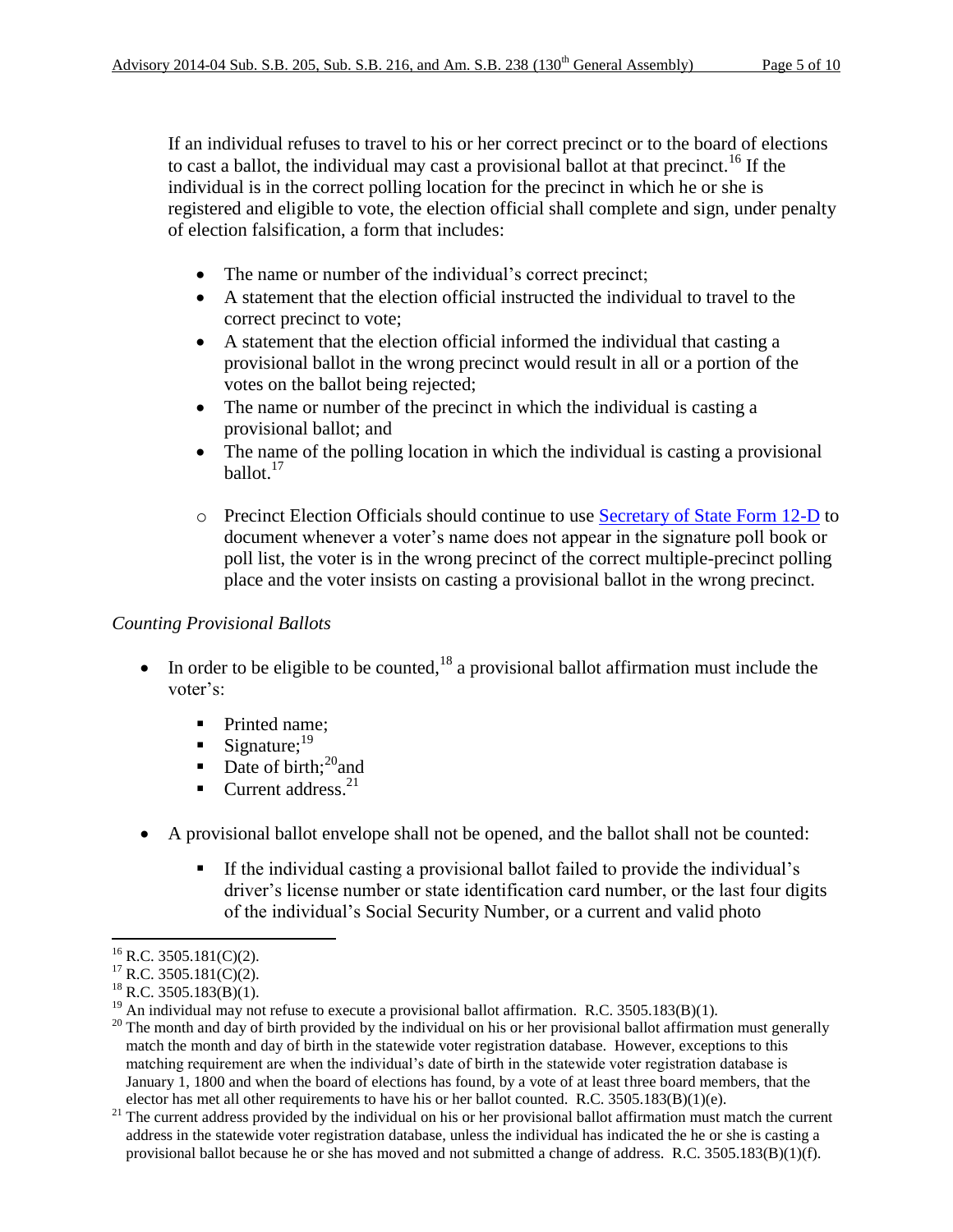identification, a military identification, a copy of a current utility bill, bank statement, government check, paycheck, or other government document, other than a notice of voter registration mailed by a board of elections under 3503.19 of the Revised Code, with the voter's name and current address,<sup>22</sup> and the individual did not appear at the board of elections during the seven days following the election to provide an acceptable form of identification; or

- If the last four digits of the elector's Social Security Number or the elector's driver's license number or state identification card number are different from the last four digits of the elector's Social Security Number or the elector's driver's license number or state identification card number contained in the statewide voter registration database. $^{23}$
- If an individual cast a provisional ballot in a precinct in which the individual is not registered and eligible to vote, but in the correct polling location in which the individual is registered and eligible to vote, and the election official failed to direct the individual to the correct precinct, the individual's ballot must be remade by the board of elections to reflect the offices, questions, and issues for which the individual was eligible to cast a ballot and for which the individual attempted to cast a provisional ballot. The remade ballot is counted for each office, question, and issue for which the individual was eligible to vote. The election official is deemed to have directed the individual to the correct precinct if the election official correctly completed the form described in R.C.  $3505.181(C)(2).^{24}$
- If an individual cast a provisional ballot in a precinct in which the individual is not registered and eligible to vote and in the incorrect polling location for the precinct in which the individual is registered and eligible to vote, the provisional ballot envelope cannot be opened, and the ballot is not counted.<sup>25</sup>

## *Assisting an Elector*

- An elector may be accompanied in the voting booth and aided by any person of the elector's choice—except for the elector's employer, an agent of the elector's employer, or an officer or agent of the elector's union—if the elector:
	- Appears to vote on Election Day or appears at the office of the board of elections to cast an absentee ballot in person; and
	- Declares to the presiding judge of elections or to the election official who is accepting absentee ballot applications in person that the elector is unable to mark his or her ballot due to blindness, disability, or illiteracy.<sup>26</sup>
- An election official may not fill out any portion of an absentee ballot application for the applicant unless permitted pursuant to Ohio Revised Code  $3505.24$  or  $3509.08$ <sup>27</sup>

l  $22$  R.C. 3505.183(B)(4)(vii)

 $^{23}$  R.C. 3505.183(B)(4)(viii)

<sup>&</sup>lt;sup>24</sup> R.C. 3505.183(D)(1)-(2).

 $^{25}$  R.C. 3505.183(D)(3).

 $^{26}$  R.C. 3505.24.

 $^{27}$  R.C. 3509.03.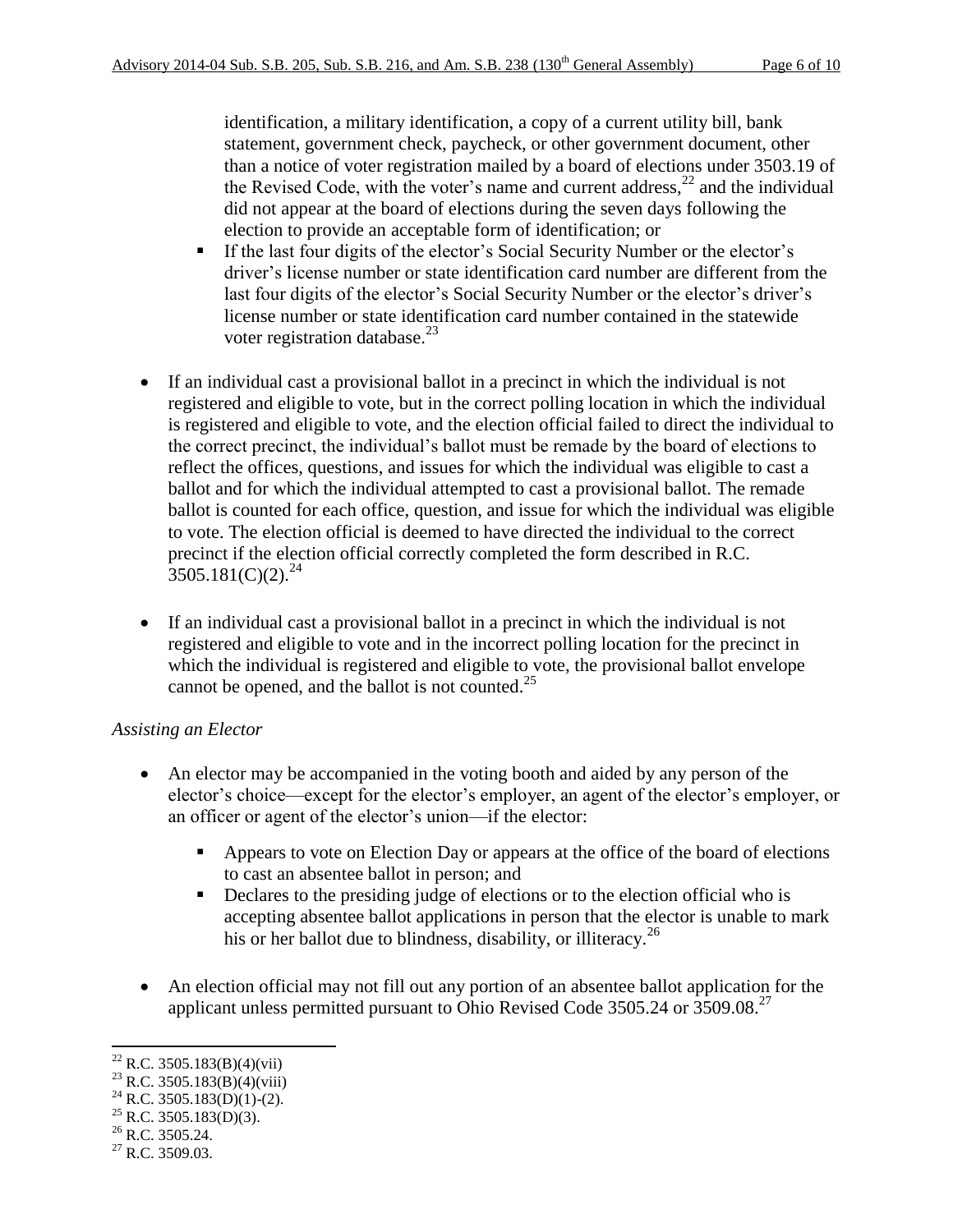- o However, the Secretary of State or a board of elections may preprint an applicant's name and address on an absentee ballot application before mailing that application to the applicant.<sup>28</sup>
- An election official may not fill out any portion of a voter's absentee ballot identification envelope statement or an absentee ballot for the elector unless permitted pursuant to Ohio Revised Code 3505.24 or 3509.08.<sup>29</sup>
	- o However, a board of elections may preprint an elector's name and address on the voter's absentee ballot identification envelope statement prior to mailing the ballot to the voter.<sup>30</sup>

## *Mailing Absentee Ballot Applications*

- If an elector requests an absentee ballot application from the board of elections, the Board must mail the application to the elector; but, the Board may not prepay the return postage for the application. $31$
- The Secretary of State is able to mail unsolicited absentee ballot applications only for general elections and only when the General Assembly has made an appropriation for the specific mailing. $32$
- No other public office, or a public official or employee who is acting in an official capacity, may mail unsolicited absentee ballot applications.<sup>33</sup>

## *Mailing Absentee Ballots*

 When the board of elections receives a valid absentee ballot application, the Board is to mail the absentee ballot to the elector. The Board must not prepay the return postage for the absentee ballot. $34$ 

#### *Challenging an Absentee Ballot*

- Any precinct election official may challenge the right of the elector named on the identification envelope to vote an absentee ballot upon the grounds that:
	- The signature on the envelope is not the same as the signature on the registration form;

<sup>33</sup> R.C. 3501.05.

 $\overline{\phantom{a}}$  $^{28}$  R.C. 3509.03.

 $^{29}$  R.C. 3509.04.

<sup>&</sup>lt;sup>30</sup> R.C. 3509.04.

 $31$  R.C. 3509.03.

 $32$  Section 3, Sub. S.B. 205: "[T]he Secretary of State may mail unsolicited applications for absent voter's ballot to individuals [for the 2014 general election] regardless of whether the General Assembly has made an appropriation for that purpose."

 $34$  R.C. 3509.04.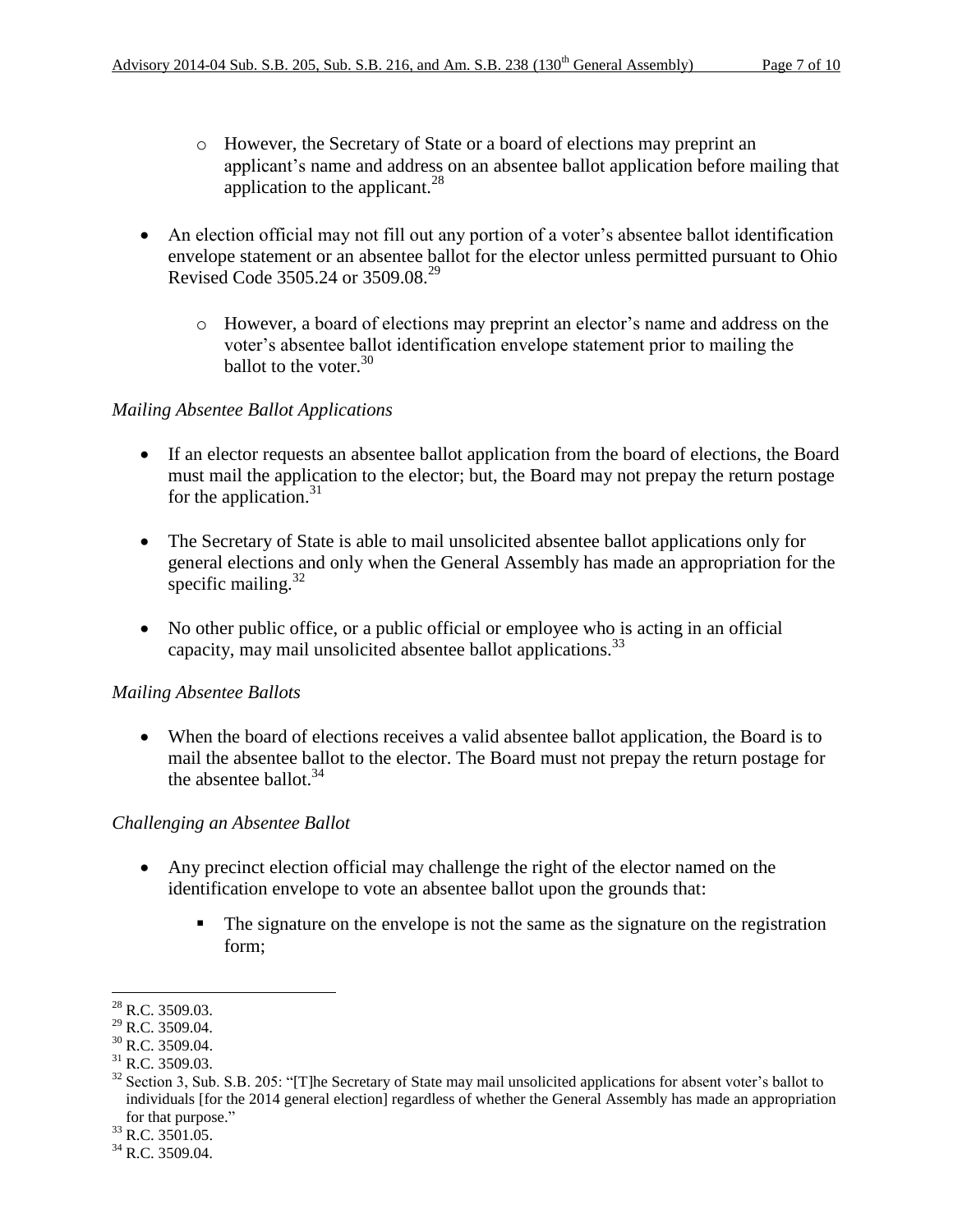- The identification envelope statement of the voter is incomplete (see *Counting Absentee Ballots* below for when an identification envelope is incomplete); or
- One of the other grounds for which an elector may be challenged has been met.<sup>35</sup>

#### *Counting Absentee Ballots*

- A voter's identification envelope statement is considered incomplete if it does not include all of the following:
	- The voter's name;
	- The voter's residence address;
	- The voter's date of birth;<sup>36</sup>
	- The voter's signature; and
	- Either the voter's driver's license number, the last four digits of the voter's Social Security Number, or a copy of a current and valid photo identification, a military identification, or a current utility bill, bank statement, government check, paycheck, or other government document, other than a notice of voter registration mailed by a board of elections, that shows the voter's name and address.  $37$
- If the election officials determine that the voter's absentee identification envelope is incomplete or that the information on the identification envelope does not conform to the corresponding information in the statewide voter registration database, the election officials must mail a written notice to the voter informing him or her of the defect.

The notice must inform the voter that in order for his or her ballot to be counted, the voter must provide the required missing information to the board of elections in writing on a Secretary of State prescribed form no later than the seventh day after Election Day.

The voter may provide the missing information to the board either in person or by mail. In the event that the voter provides the missing information no later than the seventh day after Election Day, the voter's ballot will be counted provided that a successful challenge is not brought forward against it.<sup>38</sup>

- An absentee ballot shall not be accepted or counted when an elections official finds that the individual casting an absentee ballot has done any of the following, and the individual does not cure the deficiency within the seven day period after Election Day:<sup>39</sup>
	- Failed to properly complete the identification envelope statement;
	- Has a signature on the envelope statement that does not correspond with his or her registration signature;

 $\overline{\phantom{a}}$  $35$  R.C. 3509.06.

<sup>&</sup>lt;sup>36</sup> The voter satisfies the date of birth requirement if he or she provides a date of birth on the identification envelope and (i) the date of birth has a month and day identical to the month and day of birth contained in the statewide voter registration database, (ii) the voter's date of birth in the statewide voter registration database is January 1, 1800, or (iii) at least three members of the board of elections has determined that the voter has properly provided his or her name, residential address, signature, and identification. R.C. 3509.06(D)(3)(a)(iii).

 $37$  R.C. 3509.06(D)(3)(a).

 $38$  R.C. 3509.06(D)(3)(b).

 $39$  R.C. 3509.07.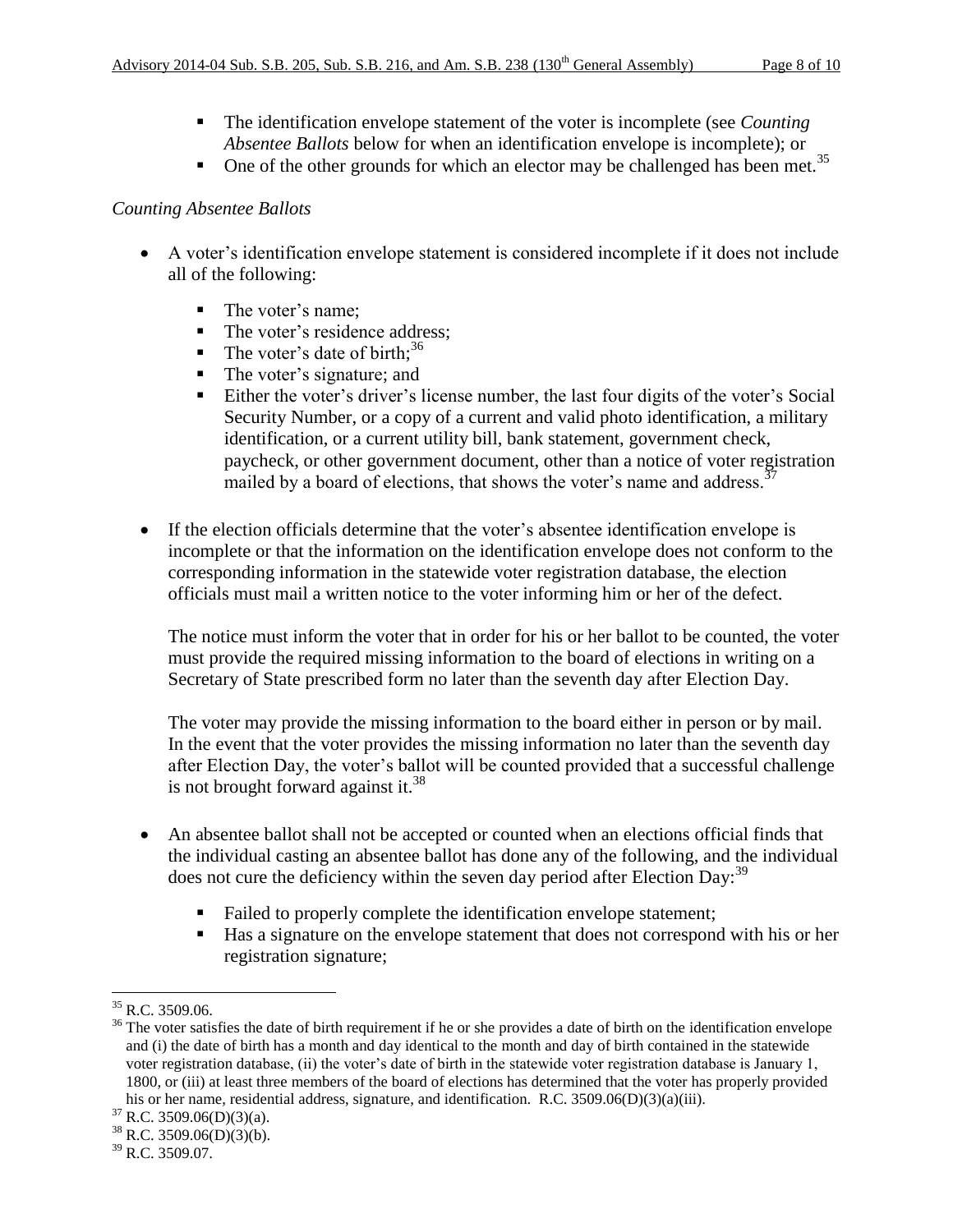- Is not a qualified elector in the precinct;
- Has a ballot envelope that contains more than one ballot or any voted ballot that the elector is not entitled to vote;
- Submitted a ballot that has Stub A detached; or
- Has not included with the ballot any identification as required under law.

# *UOCAVA – Mailing Absentee Applications & Ballots*

- If a Uniformed and Overseas Citizens Absentee Voting Act ("UOCAVA") voter requests a Federal Post Card Application ("FPCA") or other absentee ballot application from the board of elections, the Board may mail the FPCA or other absentee ballot application to a UOCAVA voter; but, the Board must not prepay the return postage for the application.<sup>40</sup>
- An election official may not fill out any portion of a FPCA or other absentee ballot application for the applicant unless permitted pursuant to Ohio Revised Code 3505.24 or  $3509.08^{41}$
- The Secretary of State or a board of elections may preprint only an applicant's name and address on a FPCA or other absentee ballot application before mailing that application to the applicant. $42$
- When the board of elections receives a valid FPCA or absentee ballot application, the Board is to mail the UOCAVA absentee ballot to the elector. The Board must not prepay the return postage for the absentee ballot. $43$
- An election official may not fill out any portion of a UOCAVA voter's absentee ballot identification envelope statement for the elector unless permitted pursuant to Ohio Revised Code 3505.24 or 3509.08.<sup>44</sup>
- A board of elections may preprint only a UOCAVA voter's name and address on a voter's absentee ballot identification envelope statement prior to sending the ballot to the elector via mail or transmitting the ballot electronically to the elector.<sup>45</sup>

## **Amended Senate Bill 238**

## *Deadlines for Printing & Preparing Ballots*

• Ballots for non-UOCAVA voters must be printed and ready for distribution beginning on the first day after the close of voter registration.<sup>46</sup>

 $\overline{\phantom{a}}$ 

 $42$  R.C. 3511.02(F).

- $^{44}$  R.C. 3511.05(E).
- $45$  R.C. 3511.05(E).

 $^{40}$  R.C. 3511.02(E).

 $^{41}$  R.C. 3511.02(F).

 $43$  R.C. 3511.04.

 $^{46}$  R.C. 3509.01(B)(2).